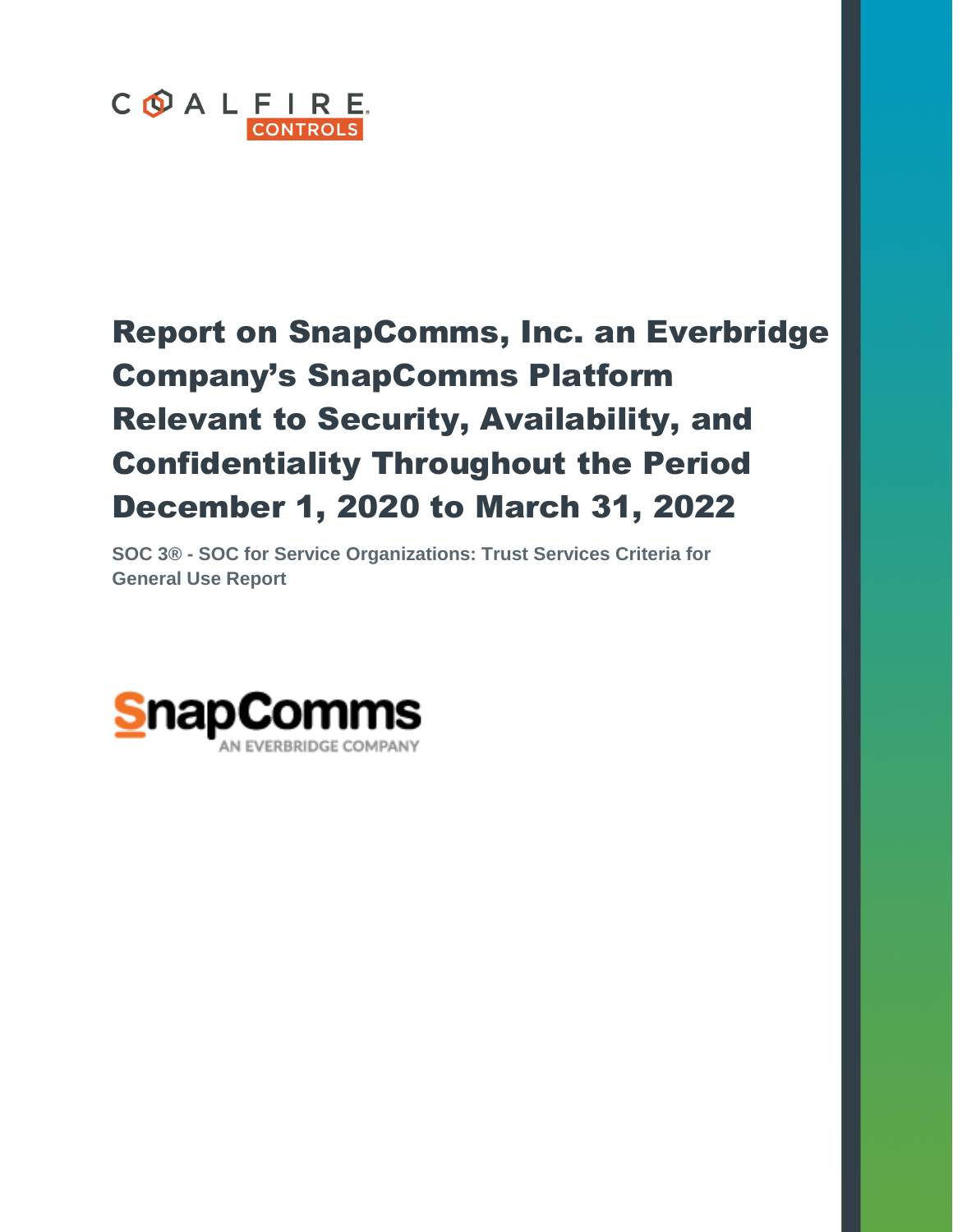

# Table of Contents

### **Section 1**

| <b>Section 2</b>                                                             |  |  |
|------------------------------------------------------------------------------|--|--|
|                                                                              |  |  |
| <b>Attachment A</b>                                                          |  |  |
| SnapComms, Inc. an Everbridge Company's Description of the Boundaries of Its |  |  |
| <b>Attachment B</b>                                                          |  |  |
|                                                                              |  |  |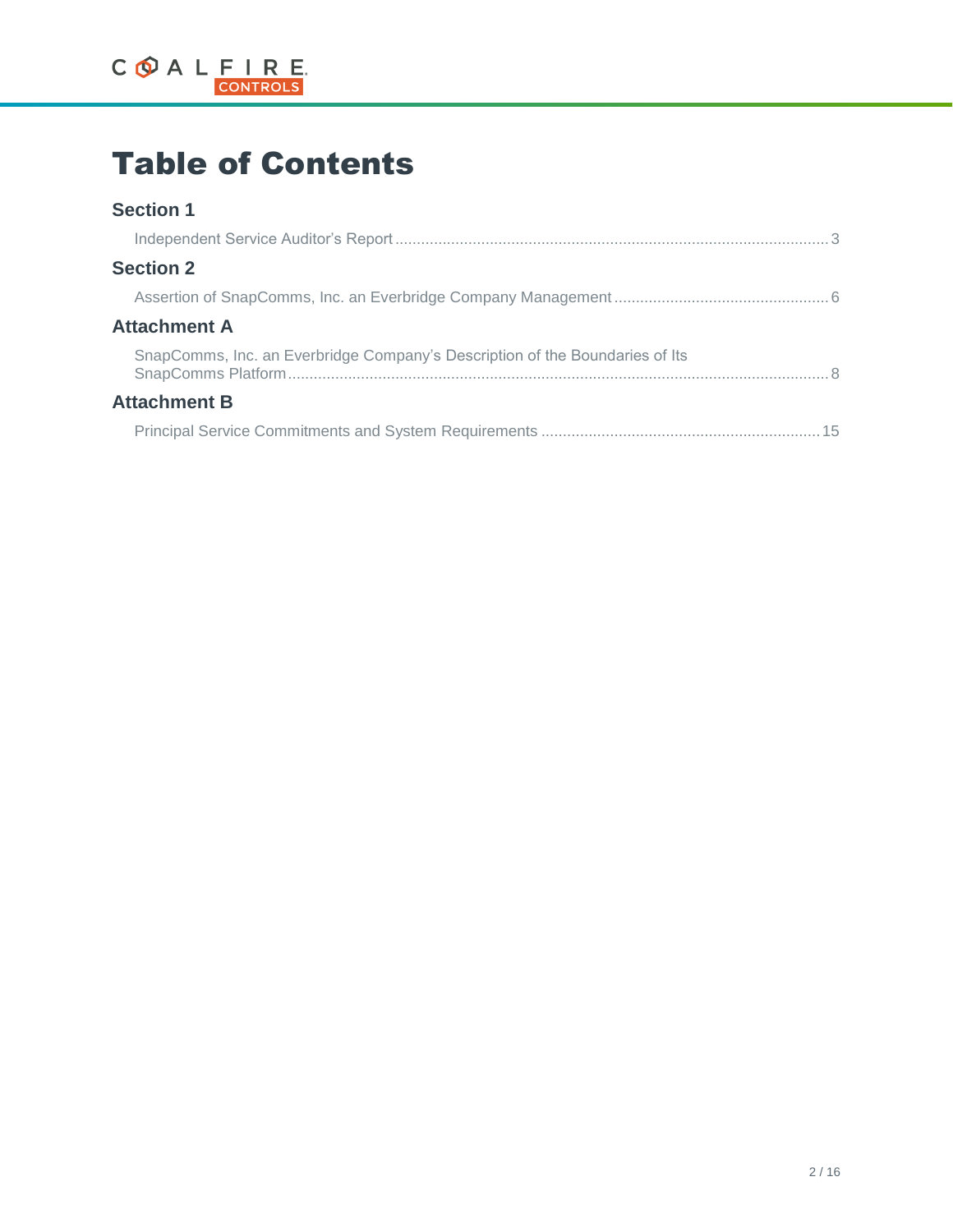# Section 1

# Independent Service Auditor's Report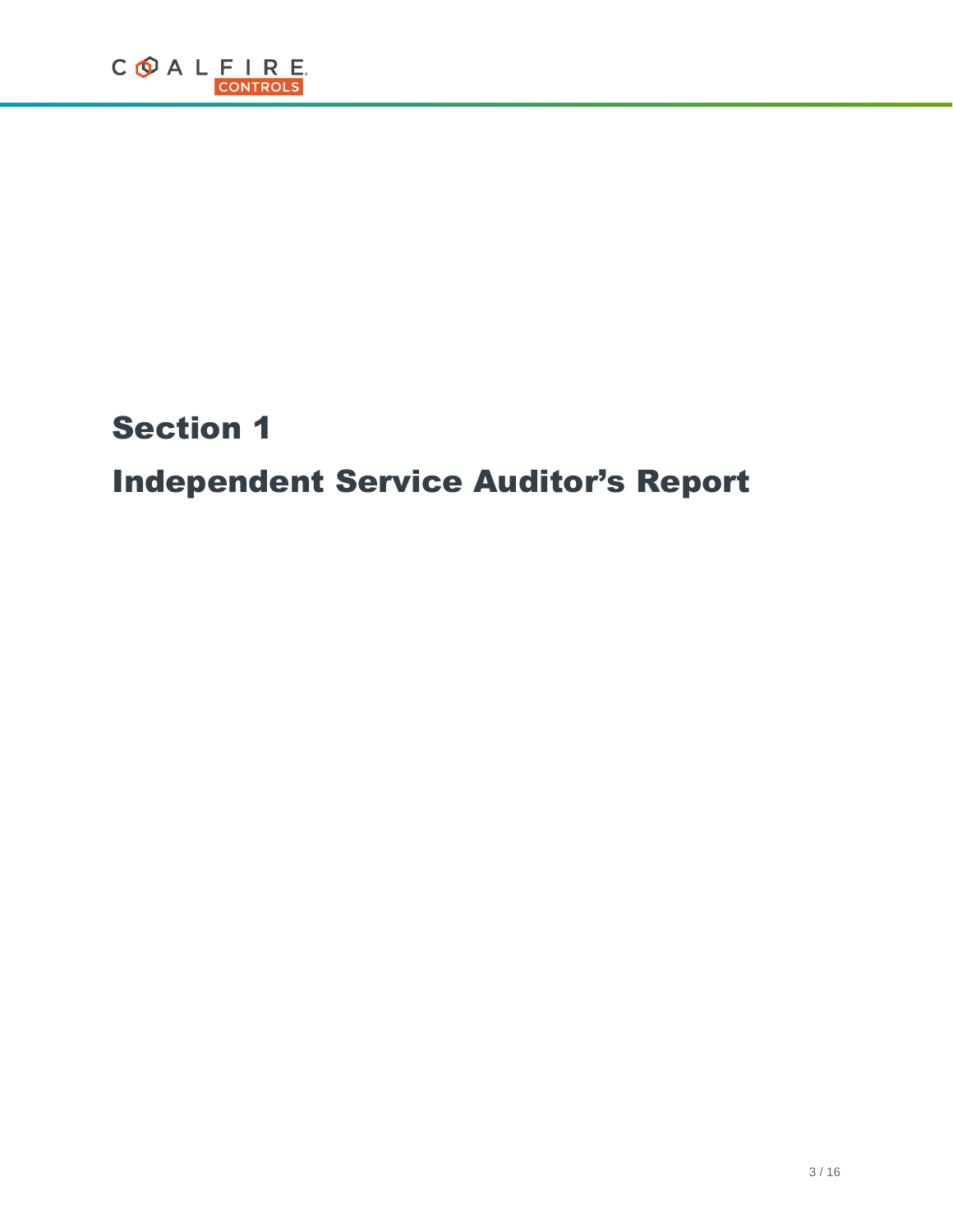

## Independent Service Auditor's Report

To: SnapComms, Inc. an Everbridge Company ("SnapComms")

### **Scope**

We have examined SnapComms' accompanying assertion titled "Assertion of SnapComms, Inc. an Everbridge Company Management" (assertion) that the controls within the SnapComms Platform (system) were effective throughout the period December 1, 2020 to March 31, 2022, to provide reasonable assurance that SnapComms' service commitments and system requirements were achieved based on the trust services criteria relevant to security, availability, and confidentiality (applicable trust services criteria) set forth in TSP Section 100, *2017 Trust Services Criteria for Security, Availability, Processing Integrity, Confidentiality, and Privacy* (AICPA, *Trust Services Criteria*).

The description of the boundaries of the system indicates that certain complementary user entity controls that are suitably designed and operating effectively are necessary, along with controls at SnapComms, to achieve SnapComms' service commitments and system requirements based on the applicable trust services criteria. The description of the boundaries of the system presents the complementary user entity controls assumed in the design of SnapComms' controls. Our examination did not include such complementary user entity controls and we have not evaluated the suitability of the design or operating effectiveness of such controls.

SnapComms uses a subservice organization to provide Platform-as-a-Service (PaaS) services. The description of the boundaries of the system indicates that complementary subservice organization controls that are suitably designed and operating effectively are necessary, along with controls at SnapComms, to achieve SnapComms' service commitments and system requirements based on the applicable trust services criteria. The description of the boundaries of the system presents the types of complementary subservice organization controls assumed in the design of SnapComms' controls. Our examination did not include the services provided by the subservice organization, and we have not evaluated the suitability of the design or operating effectiveness of such complementary subservice organization controls.

### **Service Organization's Responsibilities**

SnapComms is responsible for its service commitments and system requirements and for designing, implementing, and operating effective controls within the system to provide reasonable assurance that SnapComms' service commitments and system requirements were achieved. SnapComms has also provided the accompanying assertion about the effectiveness of controls within the system. When preparing its assertion, SnapComms is responsible for selecting, and identifying in its assertion, the applicable trust service criteria and for having a reasonable basis for its assertion by performing an assessment of the effectiveness of the controls within the system.

### **Service Auditor's Responsibilities**

Our responsibility is to express an opinion, based on our examination, on whether management's assertion that controls within the system were effective throughout the period to provide reasonable assurance that the service organization's service commitments and system requirements were achieved based on the applicable trust services criteria. Our examination was conducted in accordance with attestation standards established by the American Institute of Certified Public Accountants. Those standards require that we plan and perform our examination to obtain reasonable assurance about whether management's assertion is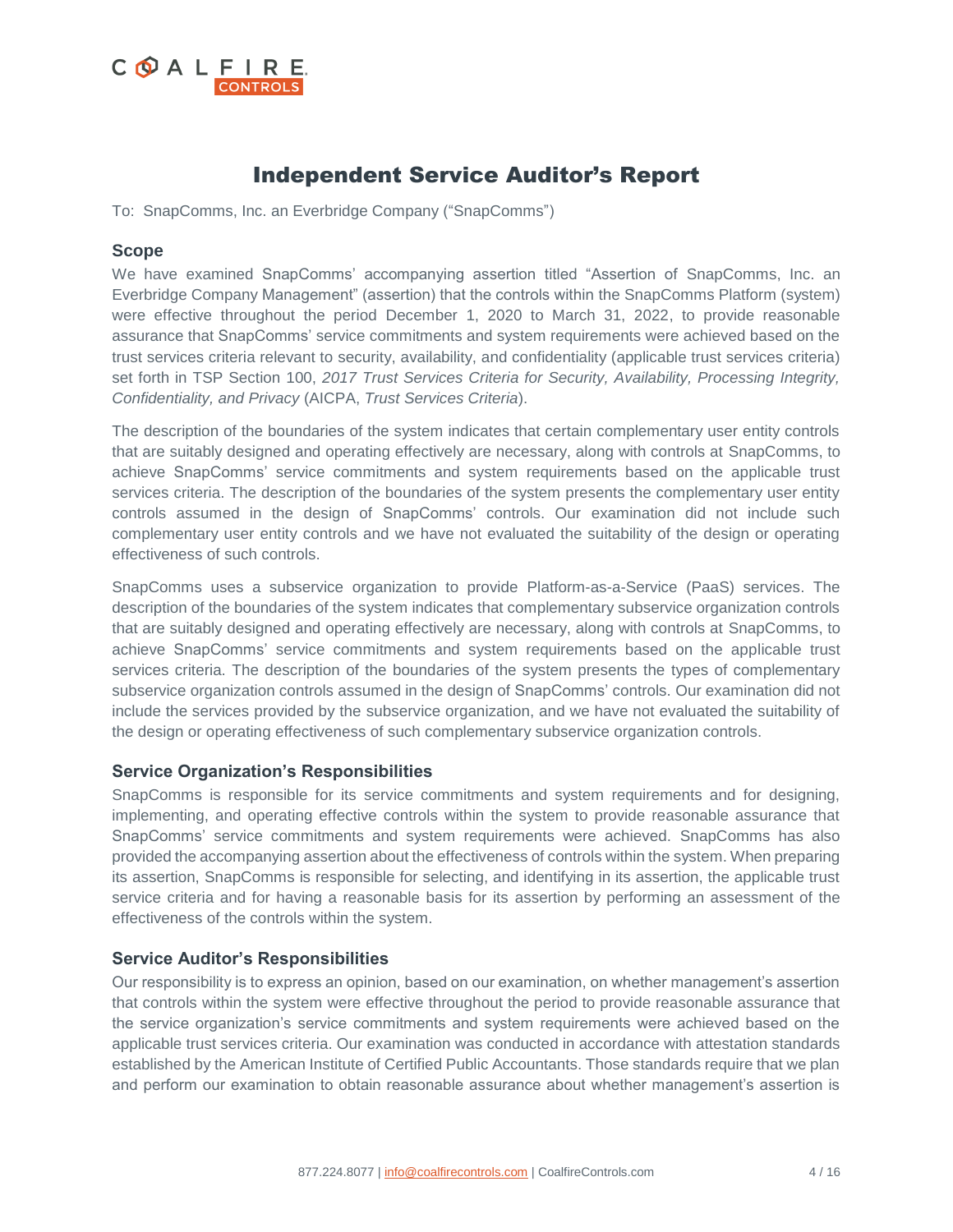

fairly stated, in all material respects. We believe that the evidence we obtained is sufficient and appropriate to provide a reasonable basis for our opinion.

Our examination included:

- Obtaining an understanding of the system and the service organization's service commitments and system requirements.
- Assessing the risks that controls were not effective to achieve SnapComms' service commitments and system requirements based on the applicable trust services criteria.
- Performing procedures to obtain evidence about whether controls within the system were effective to achieve SnapComms' service commitments and system requirements based on the applicable trust services criteria.

Our examination also included performing such other procedures as we considered necessary in the circumstances.

We are required to be independent and to meet our other ethical responsibilities in accordance with relevant ethical requirements relating to the examination engagement.

#### **Inherent Limitations**

There are inherent limitations in the effectiveness of any system of internal control, including the possibility of human error and the circumvention of controls.

Because of their nature, controls may not always operate effectively to provide reasonable assurance that the service organization's service commitments and system requirements were achieved based on the applicable trust services criteria. Also, the projection to the future of any conclusions about the effectiveness of controls is subject to the risk that controls may become inadequate because of changes in conditions or that the degree of compliance with the policies or procedures may deteriorate.

### **Opinion**

In our opinion, management's assertion that the controls within the SnapComms Platform were effective throughout the period December 1, 2020 to March 31, 2022, to provide reasonable assurance that SnapComms' service commitments and system requirements were achieved based on the applicable trust services criteria if complementary subservice organization controls and complementary user entity controls assumed in the design of SnapComms' controls operated effectively throughout that period is fairly stated, in all material respects.

Coalfine Controls LLC

Westminster, Colorado June 9, 2022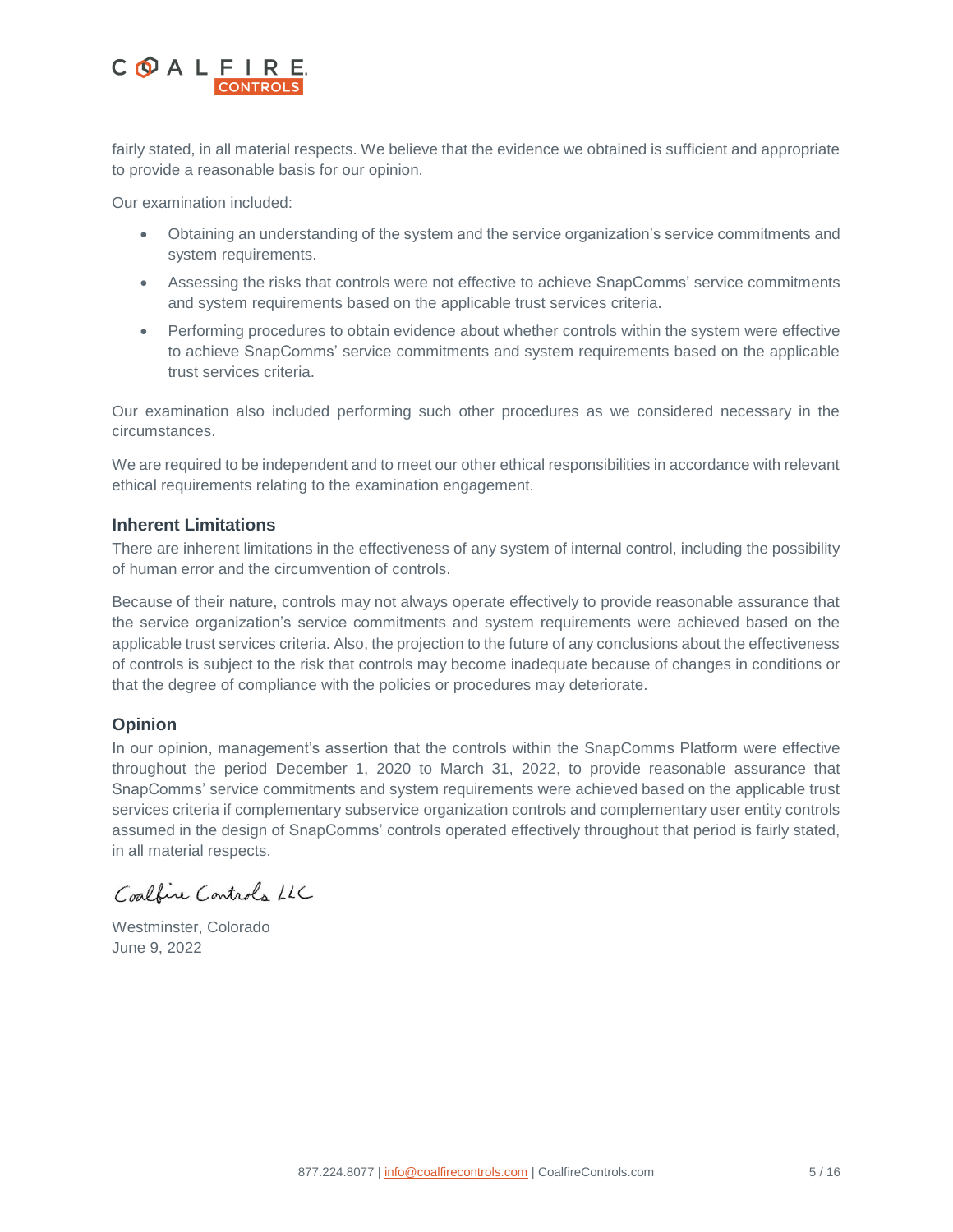# Section 2

# Assertion of SnapComms, Inc. an Everbridge Company Management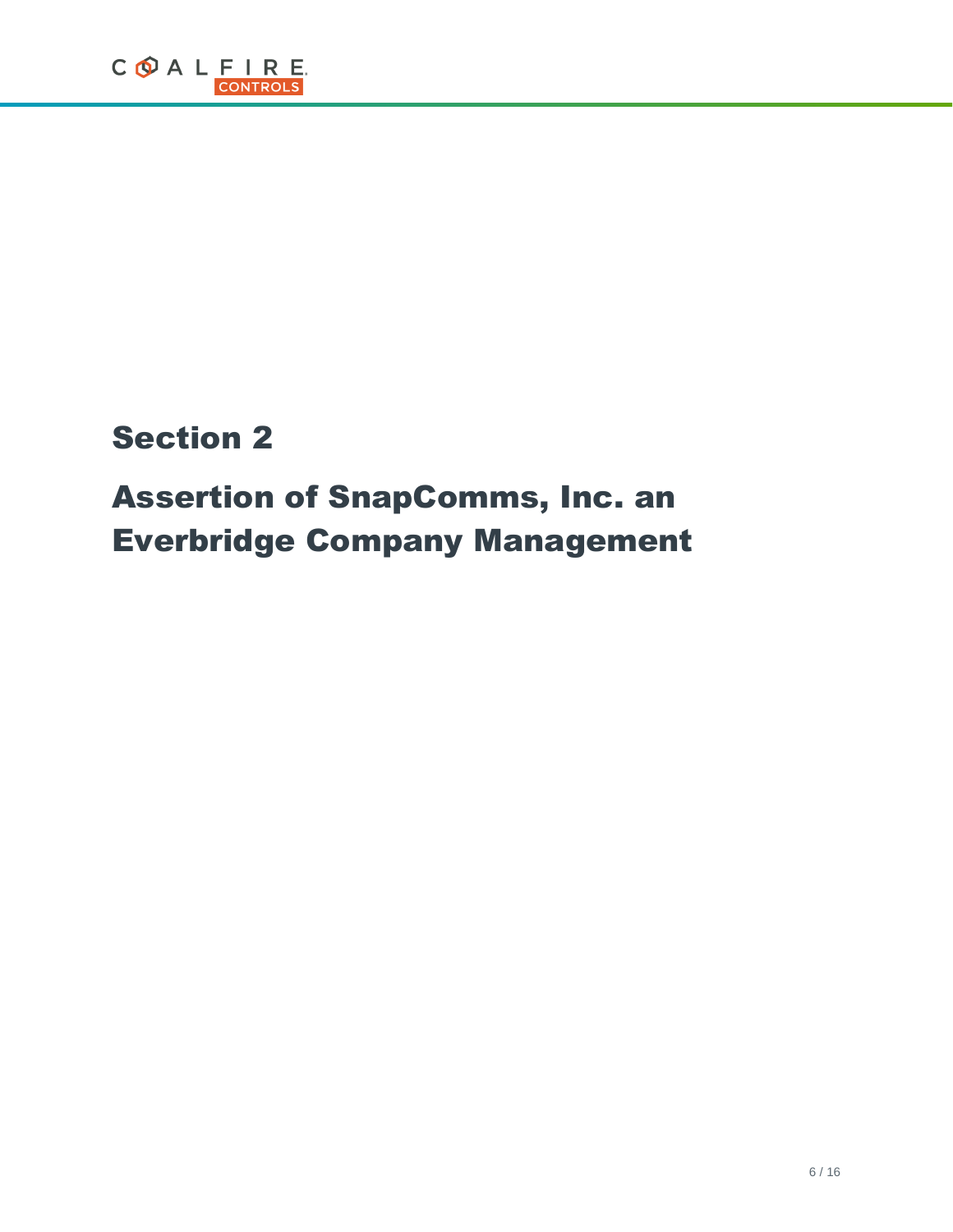

#### **Assertion of SnapComms, Inc. an Everbridge Company ("SnapComms") Management**

We are responsible for designing, implementing, operating and maintaining effective controls within the SnapComms Platform (system) throughout the period December 1, 2020 to March 31, 2022, to provide reasonable assurance that SnapComms' service commitments and system requirements relevant to security, availability, and confidentiality were achieved. Our description of the boundaries of the system is presented in attachment A and identifies the aspects of the system covered by our assertion.

The description of the boundaries of the system indicates that complementary user entity controls that are suitably designed and operating effectively are necessary, along with controls at SnapComms, to achieve SnapComms' service commitments and system requirements based on the applicable trust services criteria. The description of the boundaries of the system presents the complementary user entity controls assumed in the design of SnapComms' controls.

SnapComms uses a subservice organization for Platform-as-a-Service services. The description of the boundaries of the system indicates that complementary subservice organization controls that are suitably designed and operating effectively are necessary, along with controls at SnapComms, to achieve SnapComms' service commitments and system requirements based on the applicable trust services criteria. The description of the boundaries of the system presents the types of complementary subservice organization controls assumed in the design of SnapComms' controls. The description of the boundaries of the system does not disclose the actual controls at the subservice organization.

We have performed an evaluation of the effectiveness of the controls within the system throughout the period December 1, 2020 to March 31, 2022, to provide reasonable assurance that SnapComms' service commitments and system requirements were achieved based on the trust services criteria relevant to security, availability, and confidentiality (applicable trust services criteria) set forth in TSP Section 100, *2017 Trust Services Criteria for Security, Availability, Processing Integrity, Confidentiality, and Privacy* (AICPA, *Trust Services Criteria*) if complementary subservice organization controls and complementary user entity controls assumed in the design of SnapComms' controls operated effectively throughout that period. SnapComms' objectives for the system in applying the applicable trust services criteria are embodied in its service commitments and system requirements relevant to the applicable trust services criteria. The principal service commitments and system requirements related to the applicable trust services criteria are presented in attachment B.

There are inherent limitations in any system of internal control, including the possibility of human error and the circumvention of controls. Because of these inherent limitations, a service organization may achieve reasonable, but not absolute, assurance that its service commitments and system requirements are achieved.

We assert that the controls within the system were effective throughout the period December 1, 2020 to March 31, 2022, to provide reasonable assurance that SnapComms' service commitments and system requirements were achieved based on the applicable trust services criteria.

SnapComms, Inc. an Everbridge Company

Elliot Mark Vice President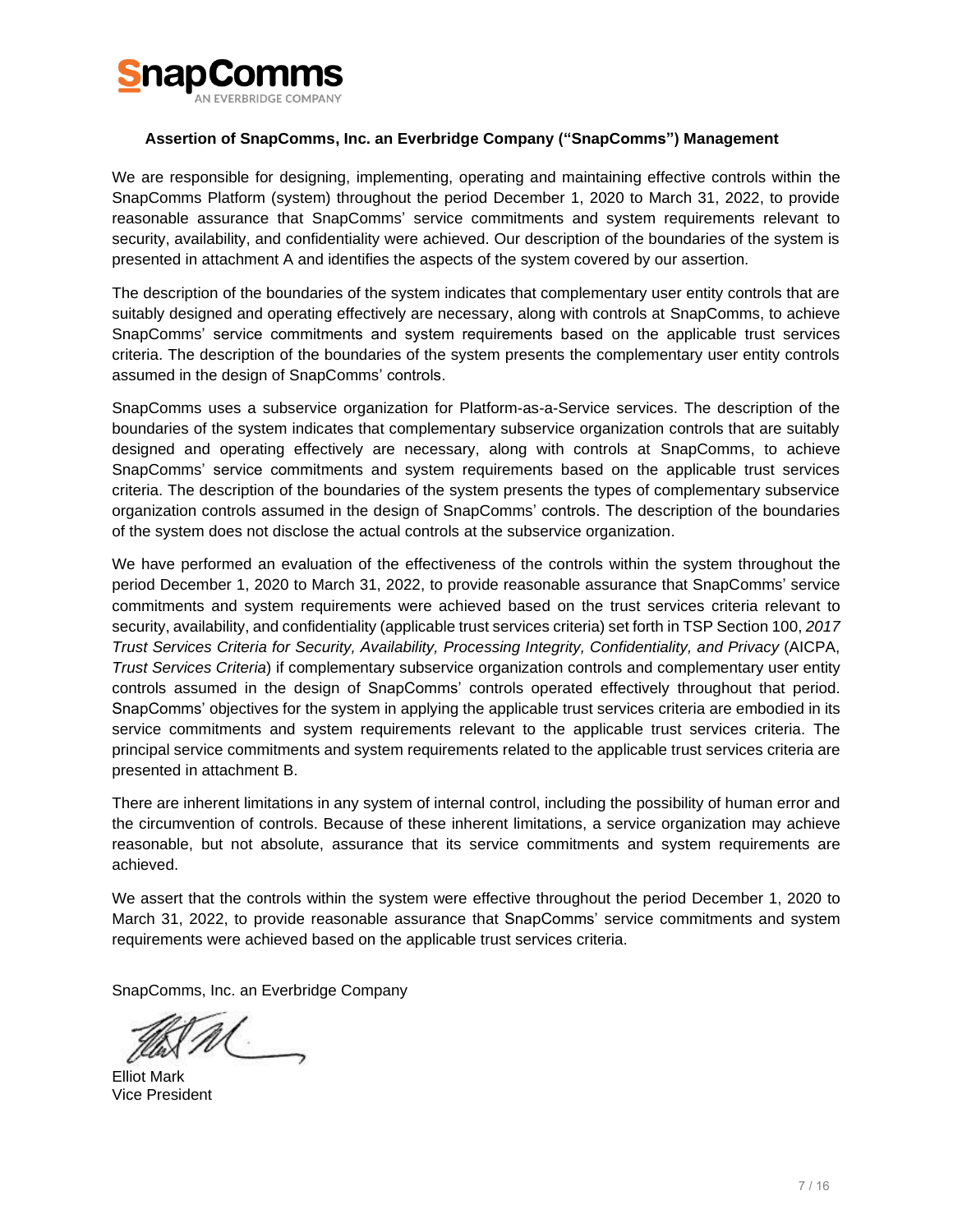# Attachment A

# SnapComms, Inc. an Everbridge Company's Description of the Boundaries of Its SnapComms Platform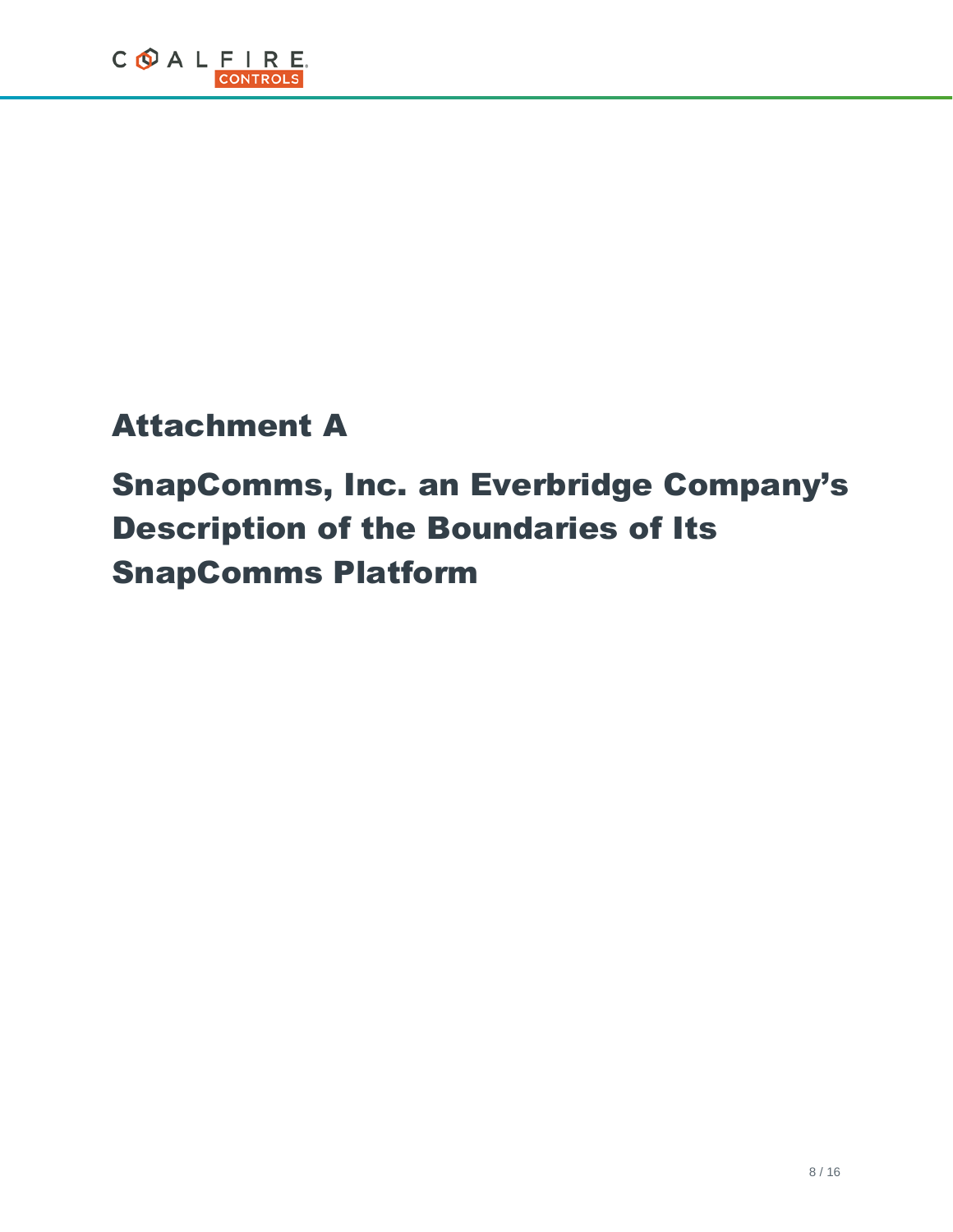## Type of Services Provided

SnapComms, Inc. an Everbridge Company's ("the Company") SnapComms Platform ("SnapComms") is a multi-channel, multidevice internal communications platform. Messages are created using the secure, cloud-based SnapComms Content Manager and sent to employees who have the SnapComms App installed on their computer, tablet, or smartphone. These messages can be in the form of Desktop Alerts, Tickers, Surveys and Quizzes, Screensavers, Wallpapers and Lock Screens, or Newsletters.

In August 2020, SnapComms was acquired by Everbridge Inc., a global software company that provides enterprise software applications across the critical events space. This acquisition has not only strengthened SnapComms and Everbridge's position in the mass notification arena but also provided a platform for a stronger and more robust security, privacy and compliance posture for our combined customers.

Since the acquisition SnapComms has been in the process of integrating all security policies and procedures to align with Everbridge and provide a consolidated Information Security Management System. The transition to bring these two companies together from a compliance standpoint will result in providing our customers with assurance that they are protected.

The boundaries of the system in this section of the report details SnapComms. Any other Company services are not within the scope of this report.

## The Boundaries of the System Used to Provide the Services

The boundaries of SnapComms are the specific aspects of the Company's infrastructure, software, people, procedures, and data necessary to provide its services and that directly support the services provided to customers. Any infrastructure, software, people, procedures, and data that indirectly support the services provided to customers are not included within the boundaries of SnapComms.

The components that directly support the services provided to customers are described in the subsections below.

### Infrastructure

The Company utilizes Microsoft Azure ("Azure") to provide the resources to host SnapComms' infrastructure. The Company leverages the experience and resources of Azure to support the scalability, availability, and durability of the SnapComms platform. Depending on the geographic location and specific security requirements, customer data is stored and processed in the following regions: North America (Canada and USA), Europe (UK and EU), and Australia.

| <b>Infrastructure</b>        |                                                                   |
|------------------------------|-------------------------------------------------------------------|
| <b>Production Service</b>    | <b>Business Function</b>                                          |
| Azure SQL Database           | Data storage                                                      |
| <b>Azure Virtual Network</b> | Networking and distributed denial-of-service (DDoS)<br>protection |

The in-scope hosted infrastructure consists of Azure's services, as shown in the table below: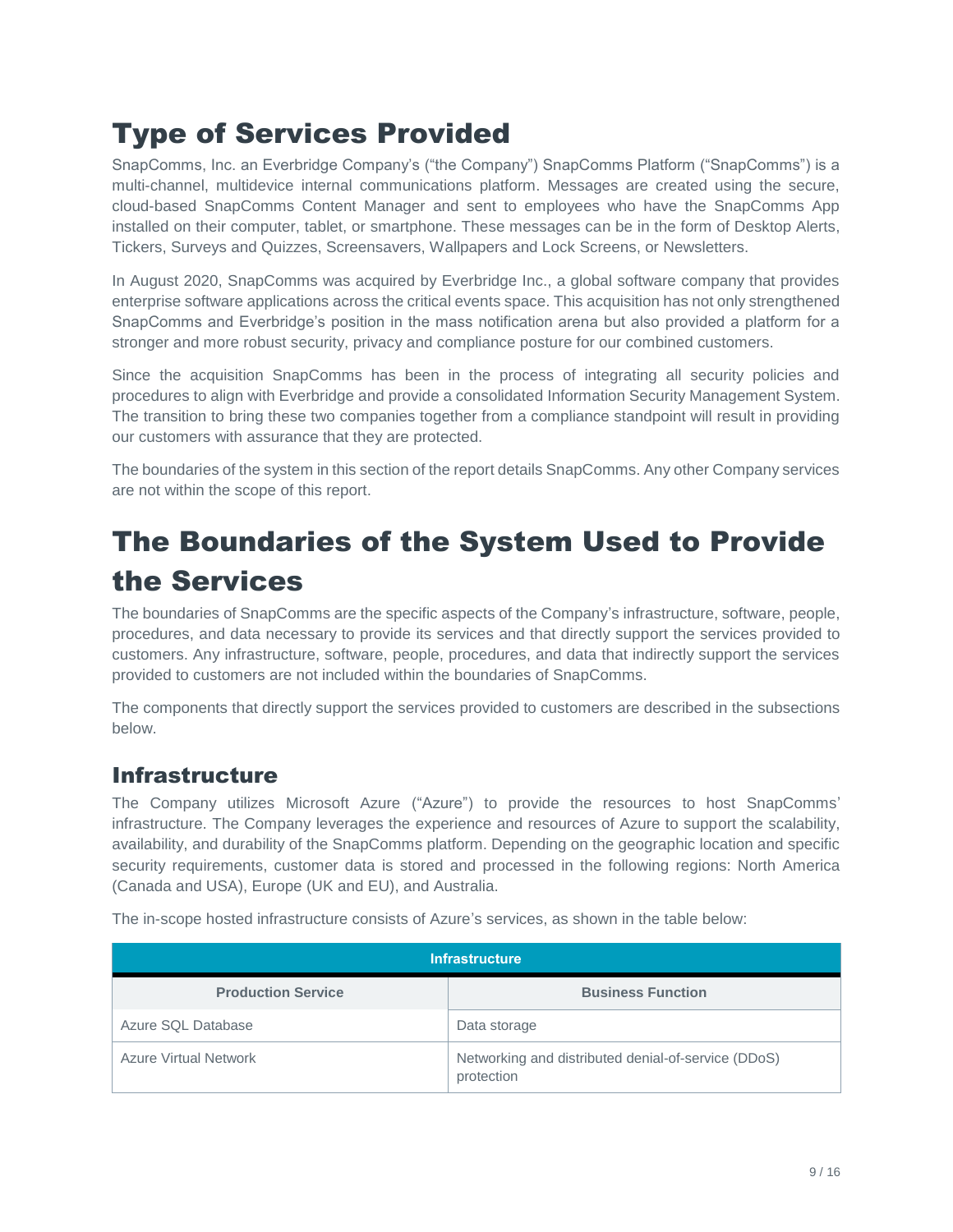| <b>Infrastructure</b>     |                                  |
|---------------------------|----------------------------------|
| <b>Production Service</b> | <b>Business Function</b>         |
| <b>Azure App Service</b>  | Application hosting              |
| <b>Azure Functions</b>    | <b>Task execution</b>            |
| Azure Service Bus         | Queueing services                |
| Azure Key Vault           | Management of cryptographic keys |

### Software

Software consists of the programs and software that support SnapComms. The list of software and ancillary software used to build, support, secure, maintain, and monitor SnapComms include the following applications, as shown in the table below:

| <b>Software</b>                           |                                                                                    |
|-------------------------------------------|------------------------------------------------------------------------------------|
| <b>Production Application</b>             | <b>Business Function</b>                                                           |
| <b>StackPath Content Delivery Network</b> | Content delivery services                                                          |
| <b>Azure DevOps</b>                       | Code repository and continuous integration/continuous<br>delivery (CI/CD) services |
| Jira                                      | Bug and feature tracking                                                           |
| Salesforce                                | Help desk, ticketing system                                                        |
| Site <sub>24x7</sub>                      | Monitoring and alerting                                                            |
| <b>DNS Made Easy</b>                      | Domain Name System (DNS) services                                                  |
| Elastic                                   | Application logging                                                                |

## People

The Company develops, manages, and secures SnapComms via separate departments. The responsibilities of these departments are defined in the following table:

| <b>People</b>                       |                                                                                                                                            |
|-------------------------------------|--------------------------------------------------------------------------------------------------------------------------------------------|
| <b>Group/Role Name</b>              | <b>Function</b>                                                                                                                            |
| <b>SnapComms Engineering</b>        | Responsible for the development, testing, deployment, and<br>maintenance of new code for SnapComms.                                        |
| SnapComms SRE                       | Responsible for managing access controls, monitoring the<br>infrastructure, and maintaining the security of the production<br>environment. |
| <b>SnapComms Product Management</b> | Responsible for overseeing the product life cycle, including<br>adding new product functionality.                                          |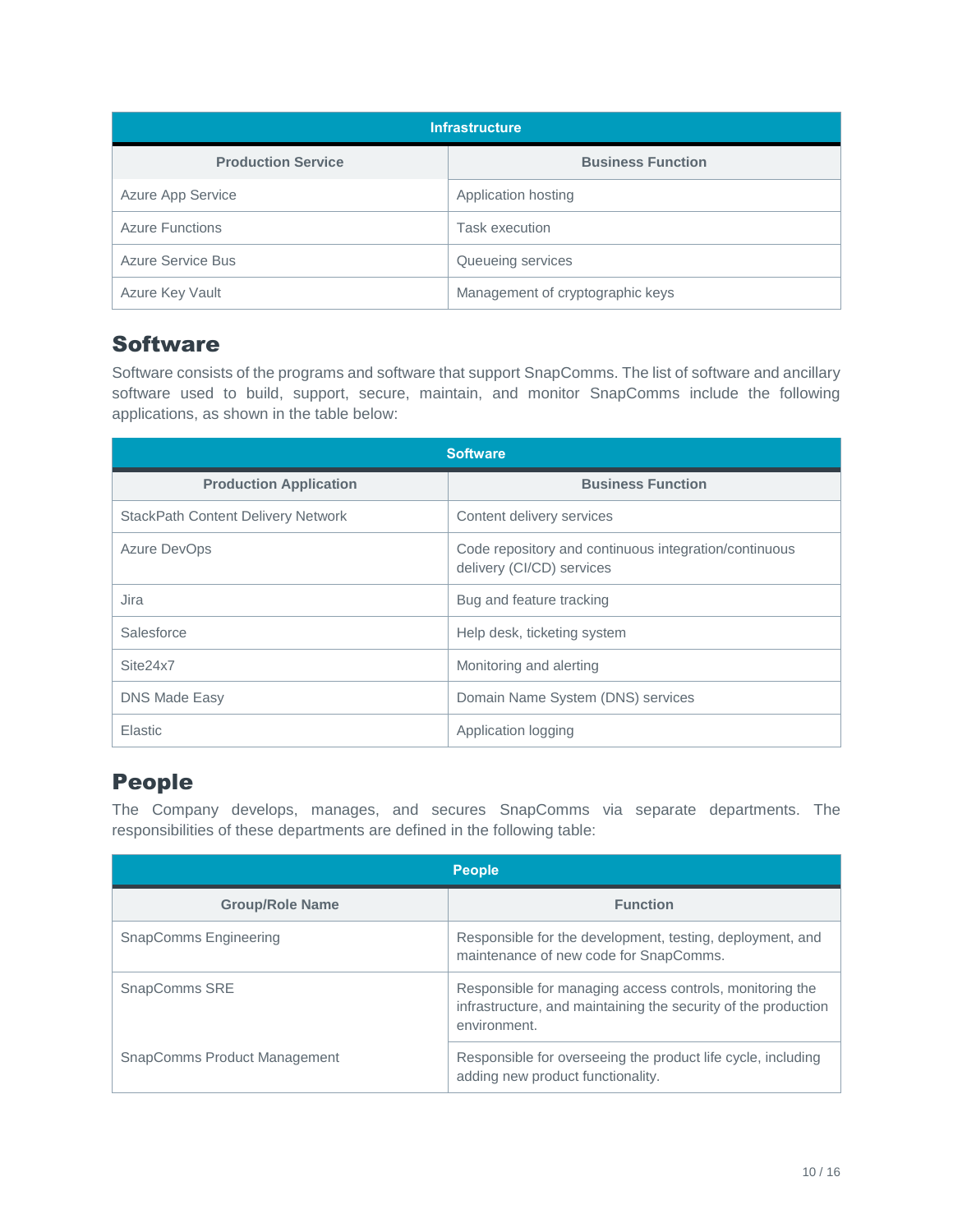| <b>People</b>                            |                                                                                                                                                                                          |
|------------------------------------------|------------------------------------------------------------------------------------------------------------------------------------------------------------------------------------------|
| <b>Group/Role Name</b>                   | <b>Function</b>                                                                                                                                                                          |
| Compliance and Information Security Team | Responsible for ensuring the integrity, availability, and<br>confidentiality of customer data is protected at every stage<br>of the product life cycle and across all Company processes. |
| People and Culture Department            | Defines policies and procedures for recruitment and<br>termination of employment including initiating the instruction<br>to remove access.                                               |

### Procedures

Procedures are in place and include the automated and manual procedures involved in the operation and maintenance of SnapComms. These include those relating to product management, engineering, technical operations, security, and information technology (IT). These procedures are drafted in alignment with the overall information security policies and include Business Continuity, Security Vulnerability Management, IT Suppliers, Physical Security, Operations Security, Asset Management, Cryptography, Access Control, and IT Acceptable Use. All policies are updated and approved as necessary for changes in the business, but no less than annually.

The following table details the procedures as they relate to the operation of SnapComms:

| <b>Procedures</b>            |                                                                                                                                                                                       |  |
|------------------------------|---------------------------------------------------------------------------------------------------------------------------------------------------------------------------------------|--|
| <b>Procedure</b>             | <b>Description</b>                                                                                                                                                                    |  |
| <b>Access Control</b>        | How the Company restricts logical access, provides and removes that<br>access, and prevents unauthorized access.                                                                      |  |
| Operating Procedures for ICT | How the Company manages the operation of the system and detects and<br>mitigates processing deviations, including logical security deviations.                                        |  |
| <b>Change Management</b>     | How the Company identifies the need for changes, makes the changes<br>using a controlled change management process, and prevents<br>unauthorized changes from being made.             |  |
| <b>Risk Mitigation</b>       | How the Company identifies, selects, and develops risk mitigation activities<br>arising from potential business disruptions and the use of vendors and<br>business partners.          |  |
| Secure Development           | How the Company defines rules to ensure that information security is taken<br>into account throughout the entire development life cycle, resulting in<br>secure software and systems. |  |
| Cryptographic Controls       | How the Company ensures the proper and effective use of cryptographic<br>controls in order to protect the confidentiality, authenticity, and integrity of<br>information.             |  |
| <b>Business Continuity</b>   | How the Company establishes the steps necessary to implement business<br>continuity management for the SnapComms product.                                                             |  |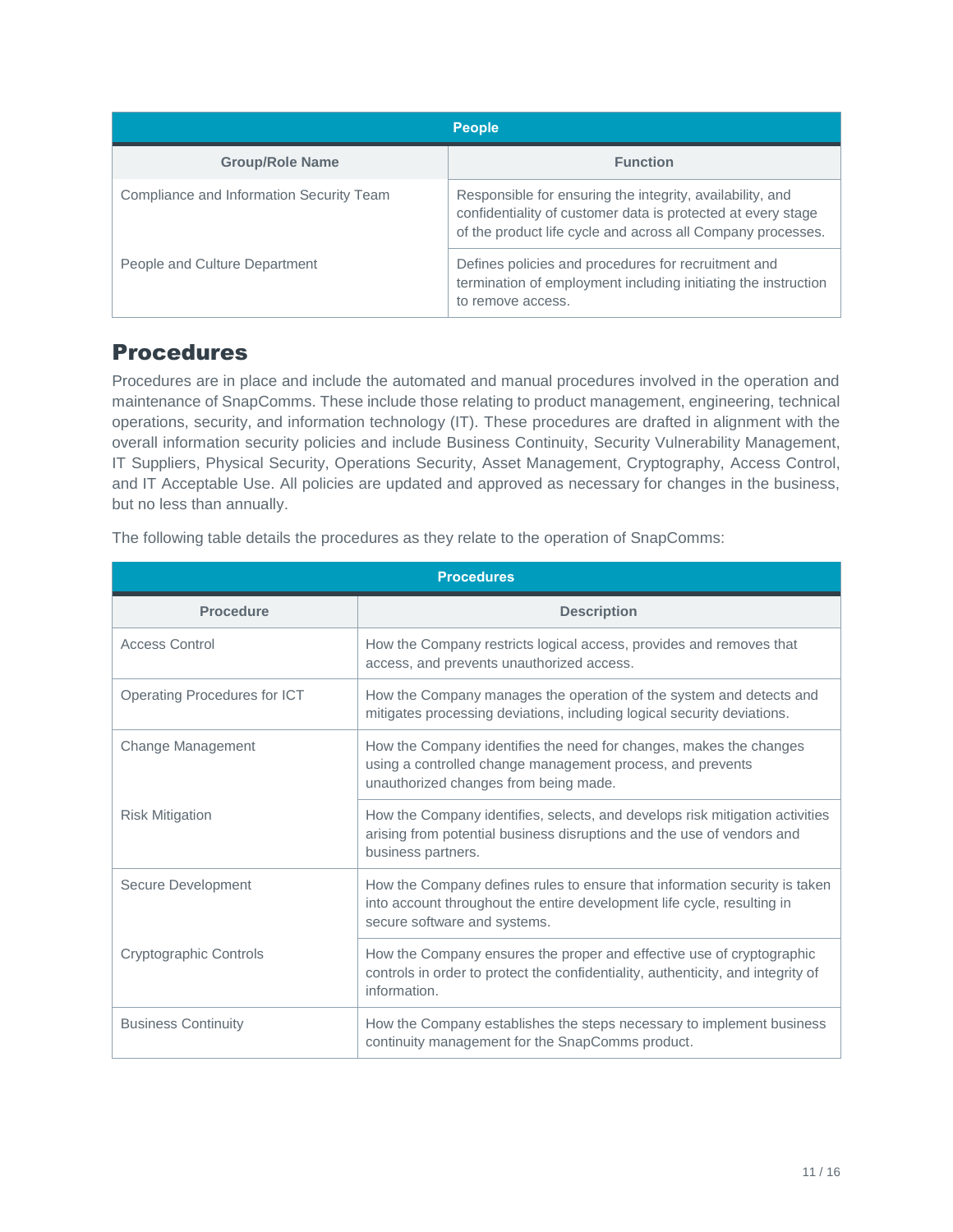## Data

Data refers to transaction streams, files, data stores, tables, and output used or processed by the Company. Through the application programming interface (API), the customer or end-user defines and controls the data they load into and store in the SnapComms production network. Once stored in the environment, the data is accessed remotely from customer systems via the internet.

Customer data is managed, processed, and stored in accordance with relevant data protection and other regulations and with specific requirements formally established in client contracts.

The Company has deployed secure methods and protocols for transmission of confidential or sensitive information over public networks. Encryption is enabled for data stores housing sensitive customer data.

| <b>Data</b>                   |                                                                                                                                                 |                      |
|-------------------------------|-------------------------------------------------------------------------------------------------------------------------------------------------|----------------------|
| <b>Production Application</b> | <b>Description</b>                                                                                                                              | <b>Data Store</b>    |
| <b>SnapComms</b>              | Customer-created content is stored ready for assembly.                                                                                          | Azure SQL databases  |
| <b>SnapComms</b>              | Published customer content encrypted ready for delivery to<br>SnapComms' applications.                                                          | Azure Storage        |
| <b>SnapComms</b>              | Consumer applications generate events that are sent back<br>to the system for processing (e.g., click-through events,<br>questionnaire events). | Azure Data Lake      |
| Azure                         | Information about scheduled infrastructure changes,<br>scaling events, and system events are immutably stored for<br>audit trail purposes.      | <b>Azure Monitor</b> |

The following table details the types of data contained in the production application for SnapComms:

## Complementary User Entity Controls (CUECs)

The Company's controls related to SnapComms cover only a portion of overall internal control for each user entity of SnapComms. It is not feasible for the service commitments, system requirements, and applicable criteria related to the system to be achieved solely by the Company. Therefore, each user entity's internal control should be evaluated in conjunction with the Company's controls taking into account the related CUECs identified for the specific criterion. In order for user entities to rely on the controls reported herein, each user entity must evaluate its own internal control to determine whether the identified CUECs have been implemented and are operating effectively.

The CUECs presented should not be regarded as a comprehensive list of all controls that should be employed by user entities. Management of user entities is responsible for the following:

| <b>Criteria</b>   | <b>Complementary User Entity Controls</b>                                                                                                                                                                                                                                                                                                                                                                                                   |
|-------------------|---------------------------------------------------------------------------------------------------------------------------------------------------------------------------------------------------------------------------------------------------------------------------------------------------------------------------------------------------------------------------------------------------------------------------------------------|
| CC <sub>2.1</sub> | • User entities have policies and procedures to report any material changes to their overall control<br>environment that may adversely affect services being performed by the Company according to<br>contractually specified time frames.<br>• Controls to provide reasonable assurance that the Company is notified of changes in:<br>User entity vendor security requirements<br>$\overline{\phantom{m}}$<br>- The authorized users list |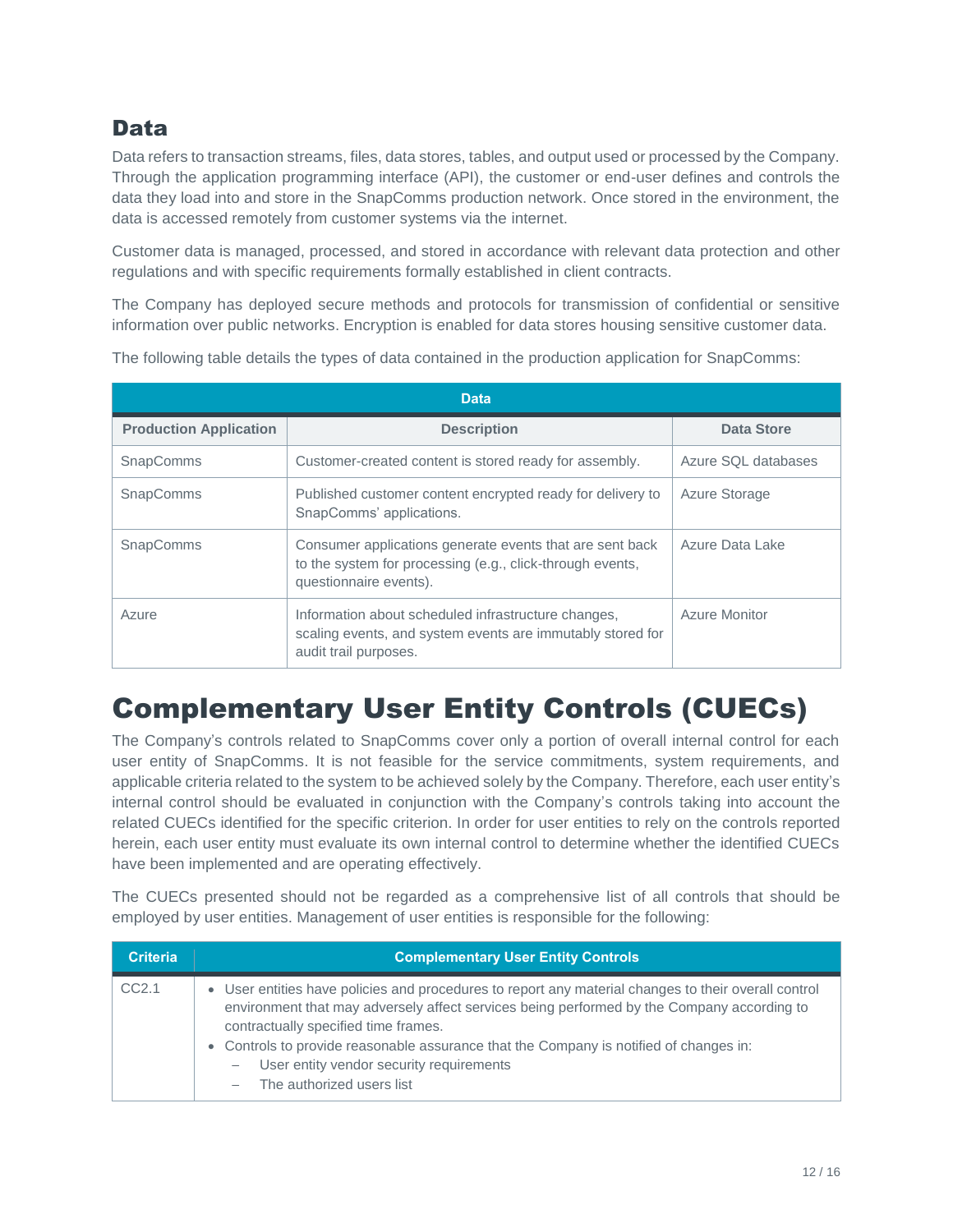| <b>Criteria</b>        | <b>Complementary User Entity Controls</b>                                                                                                                                                                                                                                                     |
|------------------------|-----------------------------------------------------------------------------------------------------------------------------------------------------------------------------------------------------------------------------------------------------------------------------------------------|
| CC2.3                  | • It is the responsibility of the user entity to have policies and procedures to:<br>Inform their employees and users that their information or data is being used and stored by<br>the Company.<br>Determine how to file inquiries, complaints, and disputes to be passed on to the Company. |
| CC6.1                  | • User entities grant access to the Company's system to authorized and trained personnel.<br>• Controls to provide reasonable assurance that policies and procedures are deployed over user<br>IDs and passwords that are used to access services provided by the Company.                    |
| CC6.4<br>CC7.2<br>A1.2 | • User entities deploy physical security and environmental controls for all devices and access<br>points residing at their operational facilities, including remote employees or at-home agents for<br>which the user entity allows connectivity.                                             |

# Subservice Organization and Complementary Subservice Organization Controls (CSOCs)

The Company uses Azure as a subservice organization for Platform-as-a-Service (PaaS) provider. The Company's controls related to SnapComms cover only a portion of the overall internal control for each user entity of SnapComms. The description does not extend to the colocation services for IT infrastructure provided by the subservice organization.

Although the subservice organization has been carved out for the purposes of this report, certain service commitments, system requirements, and applicable criteria are intended to be met by controls at the subservice organization. CSOCs are expected to be in place at Azure related to physical security and environmental protection, as well as backup, recovery, and redundancy controls related to availability. Azure's physical security controls mitigate the risk of unauthorized access to the hosting facilities. Azure's environmental protection controls mitigate the risk of fires, power loss, climate, and temperature variabilities.

Company management reviews the Azure SOC 2 report annually. In addition, through its operational activities, Company management monitors the services performed by Azure to determine whether operations and controls expected to be implemented are functioning effectively. Management also has communication with the subservice organization to monitor compliance with the service agreement, stay informed of changes planned at the hosting facility, and relay any issues or concerns to Azure management.

It is not feasible for the service commitments, system requirements, and applicable criteria related to SnapComms to be achieved solely by the Company. Therefore, each user entity's internal control must be evaluated in conjunction with the Company's controls taking into account the related CSOCs expected to be implemented at Azure as described below.

| <b>Criteria</b> | <b>Complementary Subservice Organization Controls</b>                                                                                                                                                     |
|-----------------|-----------------------------------------------------------------------------------------------------------------------------------------------------------------------------------------------------------|
| CC6.1           | • Azure is responsible for ensuring data stores are encrypted at rest.                                                                                                                                    |
| CC6.4           | • Azure is responsible for restricting data center access to authorized personnel.<br>• Azure is responsible for the 24/7 monitoring of data centers by closed circuit cameras and<br>security personnel. |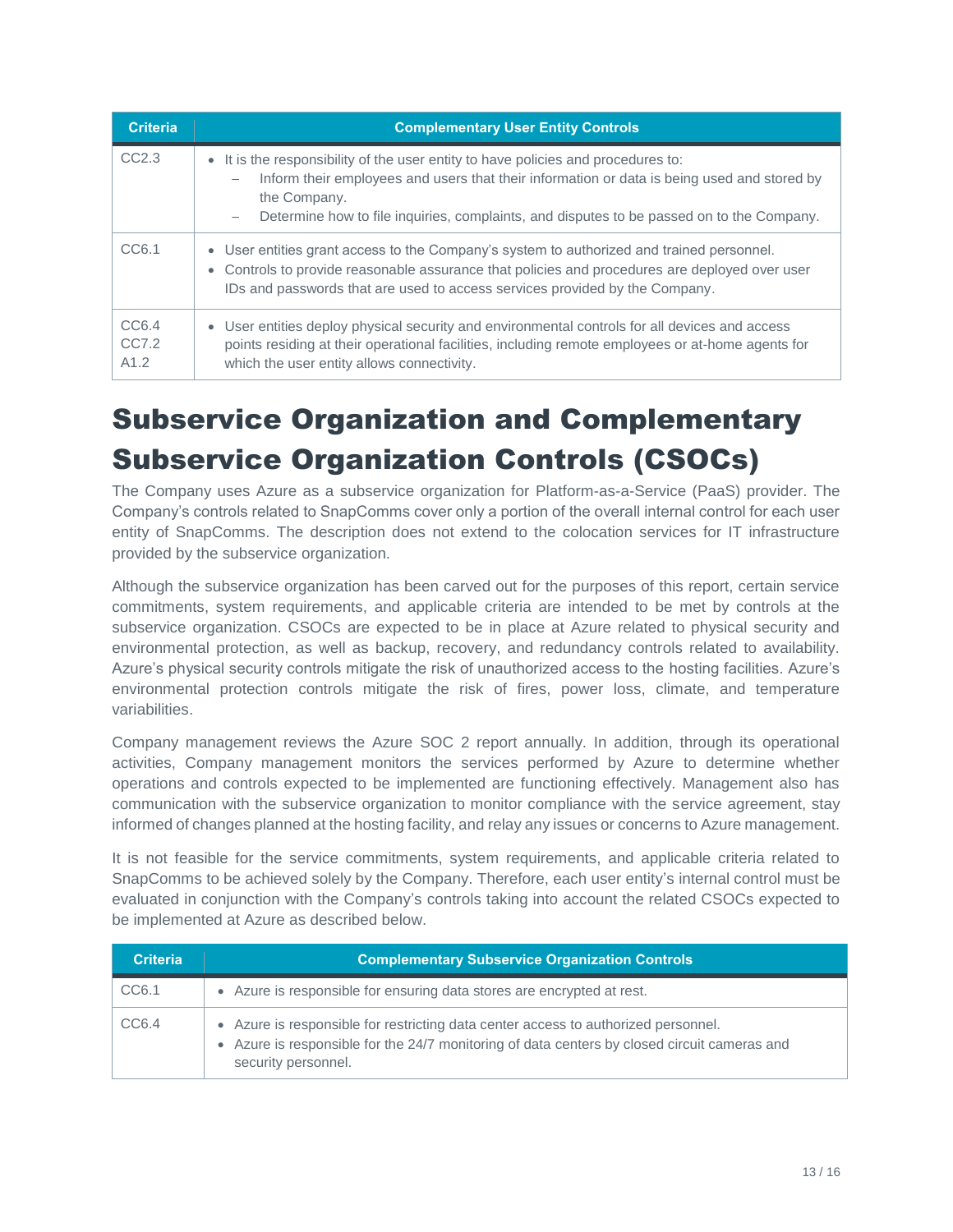| <b>Criteria</b>                  | <b>Complementary Subservice Organization Controls</b>                                                                                                                                                                                                                                                                                                                                                                              |
|----------------------------------|------------------------------------------------------------------------------------------------------------------------------------------------------------------------------------------------------------------------------------------------------------------------------------------------------------------------------------------------------------------------------------------------------------------------------------|
| CC6.5<br>CC6.7                   | • Azure is responsible for securely decommissioning and physically destroying production assets in<br>its control.                                                                                                                                                                                                                                                                                                                 |
| CC6.6<br>CC6.7                   | • Azure is responsible for restricting the transmission of data to authorized users and processes.                                                                                                                                                                                                                                                                                                                                 |
| CC6.8<br>CC7.2<br>CC7.3<br>CC8.1 | Azure is responsible for patching infrastructure supporting the service as a result of identified<br>vulnerabilities.                                                                                                                                                                                                                                                                                                              |
| CC7.2<br>A1.2                    | • Azure is responsible for the installation of fire suppression and detection and environmental<br>monitoring systems at the data centers.<br>• Azure is responsible for protecting data centers against a disruption in power supply to the<br>processing environment by an uninterruptible power supply (UPS).<br>• Azure is responsible for overseeing the regular maintenance of environmental protections at data<br>centers. |
| CC9.1<br>A1.2                    | • Azure is responsible for employing a multi-location strategy for production environments to permit<br>the resumption of operations at other availability zones in the event of the loss of a facility.                                                                                                                                                                                                                           |
| A1.2                             | • Azure is responsible for configuring daily differential and weekly full backups for data stores<br>housing sensitive customer data.<br>Azure is responsible for database replication to secondary data centers in real time and for<br>$\bullet$<br>alerting administrators of replication failures.                                                                                                                             |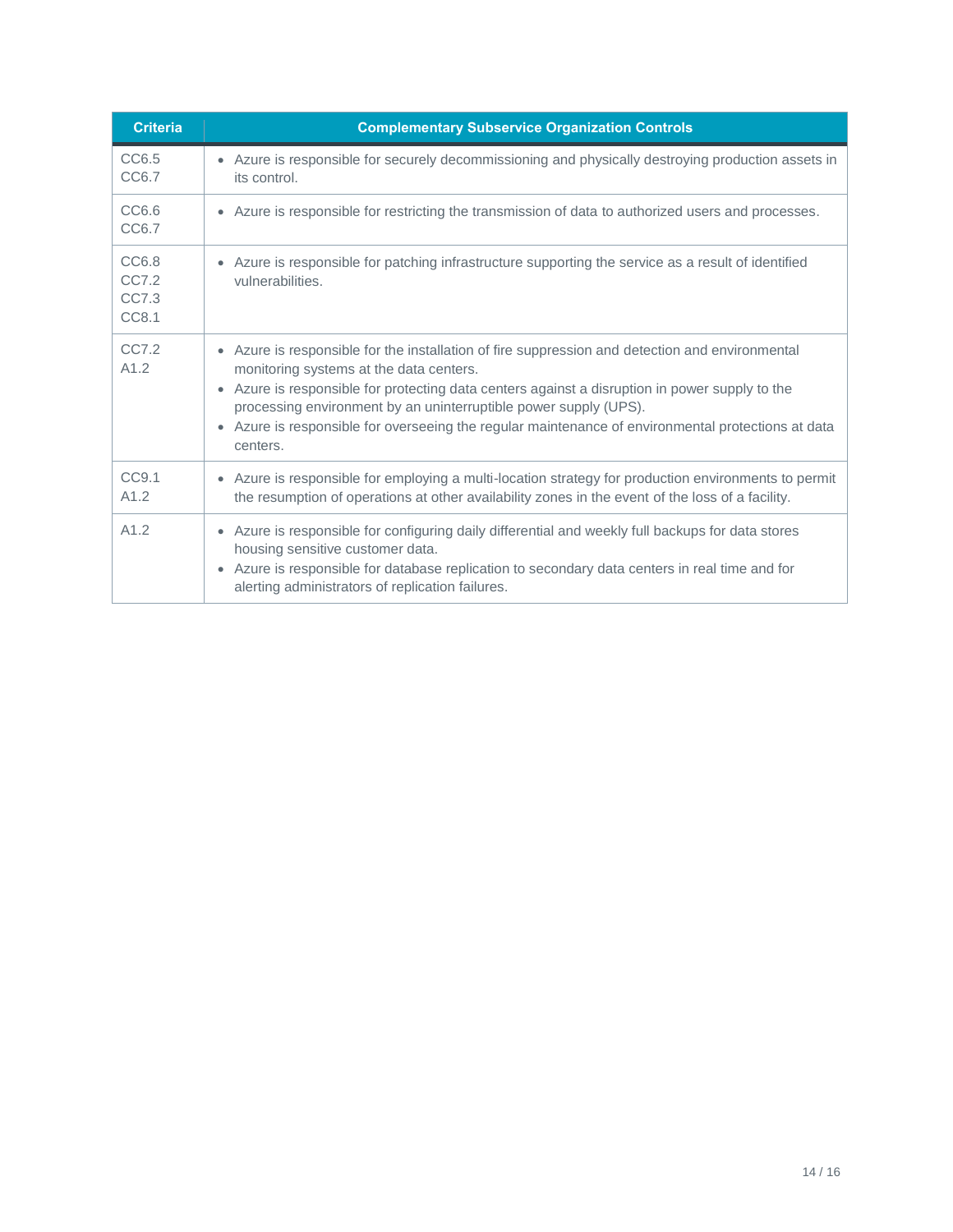# Attachment B

# Principal Service Commitments and System Requirements